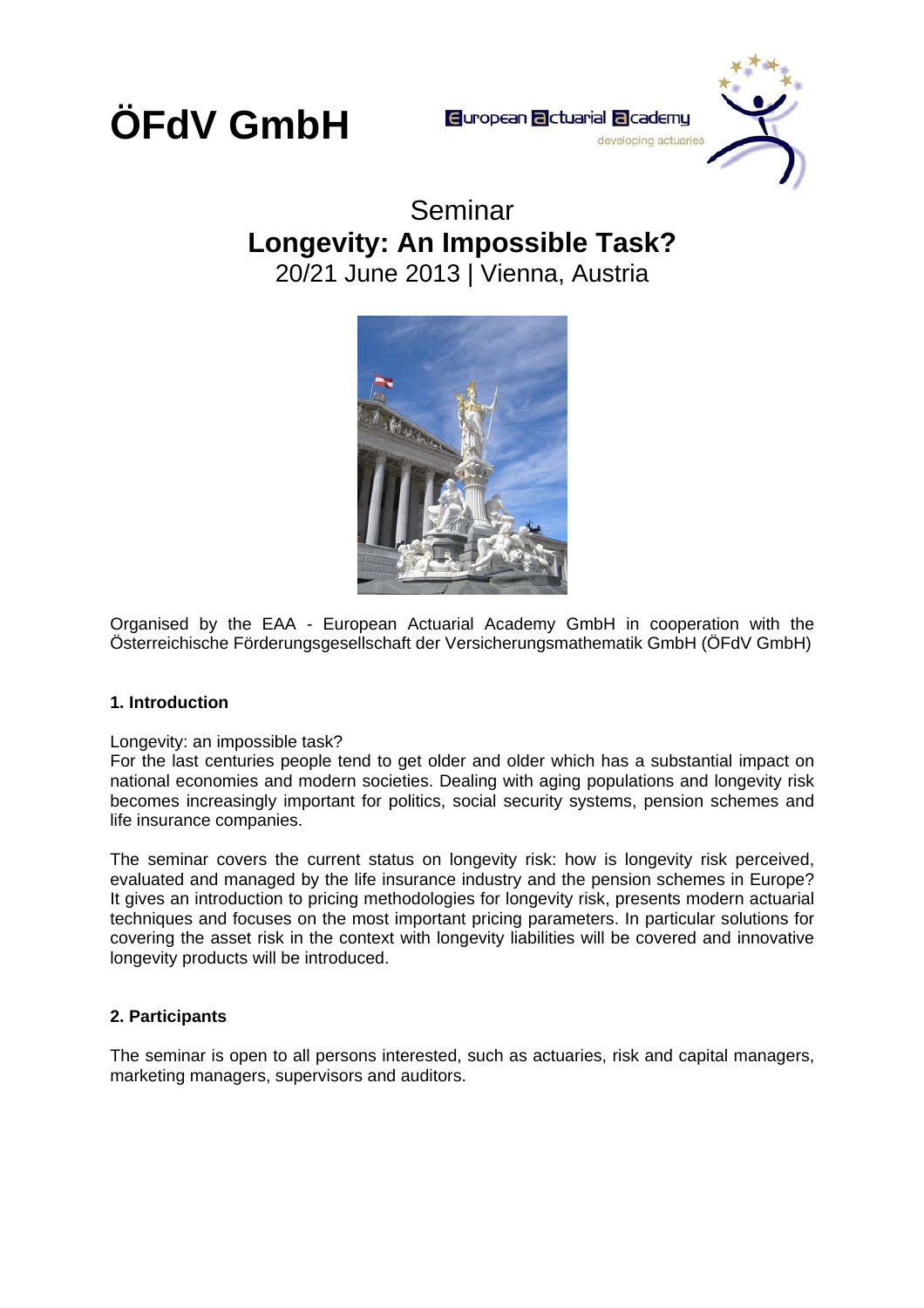### **3. Purpose and Nature**

The objective of this seminar is that the participants get a comprehensive overview of evaluation and (stochastic) modelling techniques for pricing longevity risks. The complexity of the longevity risk will be presented focussing on the different relevant pricing parameters and assumptions.

Most of the presenters are from the UK, the country with the longest history, experience and the most advanced actuarial techniques for pricing longevity risks. The presentation and explanation of pricing models will be completed by a case study which analyses a pensioner inforce dataset from a European country. Experiences from longevity markets in other European countries will be illustrated. Further focus will be on solutions for mitigating longevity risk, the management of the asset risk in the context of longevity liabilities and on enhanced annuities, a rather innovative longevity product.

In addition to presentations the seminar will include some more interactive panel discussions so that the participants have the opportunity to influence which topics and aspects should be covered in more detail.

### **4. Lecturers**

### **Hamish Galloway, RGA, Senior Vice President GFS**

Hamish has worked for RGA since 1998. He was the first UK employee and in 2008 took charge of RGA's initiative to expand its product range in the UK. Since then he has worked on longevity and financial reinsurance. In that time RGA has built up a portfolio of some £7bn of longevity risk.

### **Cormac Galvin, RGA, Vice President GFS**

Cormac joined RGA in 2009 and is responsible for longevity business development in the UK. As well as helping RGA become one of the leading European longevity reinsurers, Cormac has helped RGA develop an innovative funded longevity offering.

### **Peter Banthorpe, RGA, Actuarial Research Manager**

Peter Banthorpe leads the Actuarial Research department for RGA Services UK Limited, RGA's United Kingdom operations. The department's, and Peter's, main responsibility is researching, reviewing, and developing pricing bases for the UK market. Prior to joining RGA in 2010, Peter was Head of Pricing and Reinsurance for Ageas Protect (formerly Fortis).

### **Stephen Richards, Longevitas, Managing Director**

Stephen has consulted widely on longevity risk since 2005, having advised well over 100 clients covering the UK, Belgium, the Netherlands, France, Germany, Canada and the USA. In 2006 he co-founded Longevitas, which offers advanced analytical tools for mortality and longevity to insurers and reinsurers. This business was expanded in 2009 with the Projections Toolkit, a joint venture with Heriot-Watt university to make it easy to fit and use stochastic projection models.

### **Alexandra Wohlfahrt. RGA, Manager Business Development GFS**

Alexandra Wohlfahrt joined RGA in June 2009. She is developing the business for solutions for financial, longevity and asset-intensive reinsurance in Europe, focusing on Germany, Switzerland, France and Belgium.

Since 2002 Alexandra is a member of the German Actuarial Society (DAV).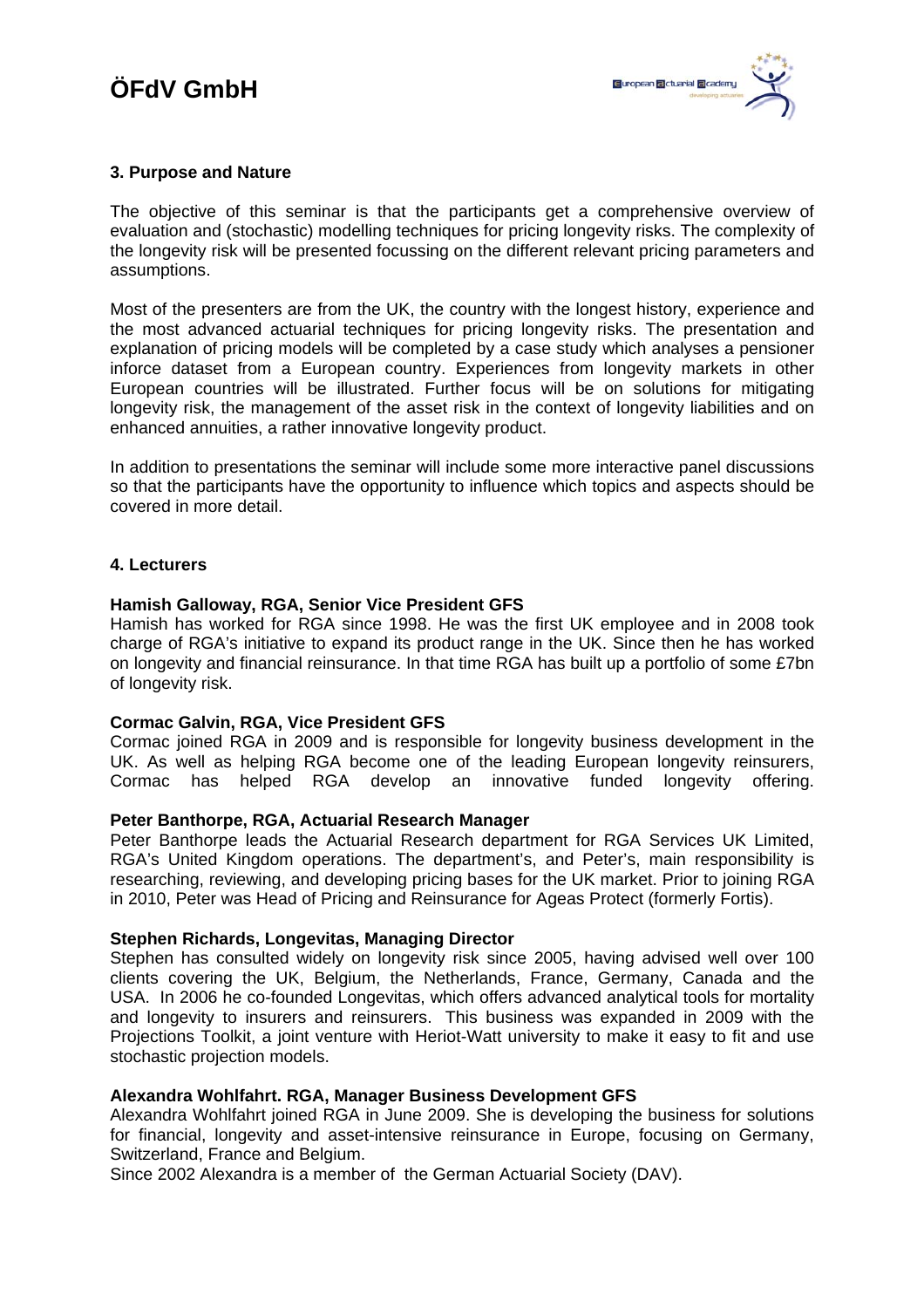### **Dale Rotteveel, RGA, Annuities Pricing Manager**

Dale has been with RGA since 2005. He has worked across various pricing functions within RGA as well as in the Research Team looking at bulk and impaired life annuities. He has since taken over the role of Annuities Pricing Manager looking after the pricing and risk management of the of around £7bn of longevity risk taken on since 2008. Dale earned a Bsc in Actuarial Science from the University of Cape Town in 2004.

more information will follow

### **5. Language**

The language of the seminar will be English.

### **6. Preliminary Programme**

### **Thursday, 20 June 2013**

| 08.45-09.00<br>09.00<br>09.00-09.15<br>09.15-10.15 | Registration<br>Introduction and welcoming and opening of day 1<br>Opening remarks and introduction (Wohlfahrt)<br>General Introduction: Why is pricing longevity risk so fundamentally<br>different from mortality risk? (Galloway) |
|----------------------------------------------------|--------------------------------------------------------------------------------------------------------------------------------------------------------------------------------------------------------------------------------------|
| 10.15-11.15                                        | History of longevity market (Insights from the UK) (Galvin)                                                                                                                                                                          |
| 11.15-11.30                                        | Coffee break                                                                                                                                                                                                                         |
| 11.30-12.30                                        | Longevity going forward - enhanced annuities (Galloway)                                                                                                                                                                              |
| 12.30-13.30                                        | Lunch                                                                                                                                                                                                                                |
| 13.30-14.15                                        | Mortality improvements part 1 (Banthorpe)                                                                                                                                                                                            |
| 14.15-15.00                                        | Technical aspects of pricing longevity risk (Richards)                                                                                                                                                                               |
| 15.00-15.15                                        | Coffee break                                                                                                                                                                                                                         |
| 15.15-16.15                                        | Analysis of a pensioner dataset (Richards)                                                                                                                                                                                           |
| 16.15-17.00                                        | Mortality improvements part 2 (Banthorpe)                                                                                                                                                                                            |
| 19.00                                              | Dinner                                                                                                                                                                                                                               |
| Friday, 21 June 2013                               |                                                                                                                                                                                                                                      |

- 09.00-10.00 The longevity market in Continental Europe (Wohlfahrt) 10.00-10.45 Mortality Improvements for European Countries (Developing longevity database for a country) (Rotteveel)
- 10.45-11.00 Coffee break
- 11.00-12.00 ALM and hedging asset risk in the context of longevity liabilities (TBC)
- 12.00-12.30 Panel Discussion part 1: current issues on longevity (Richards, Rotteveel, Wohlfahrt)
- 12.30-13.30 Lunch
- 13.30-14.15 Longevity Pricing (swaps, full risk, index based hedges,…) (Rotteveel)
- 14.15-15.00 Panel Discussion part 2 : experience from past transactions / lessons learnt (Richards, Rotteveel, Wohlfahrt)
- 15.00 Concluding Remarks (Wohlfahrt)
- 15.00–15.15 Closing of seminar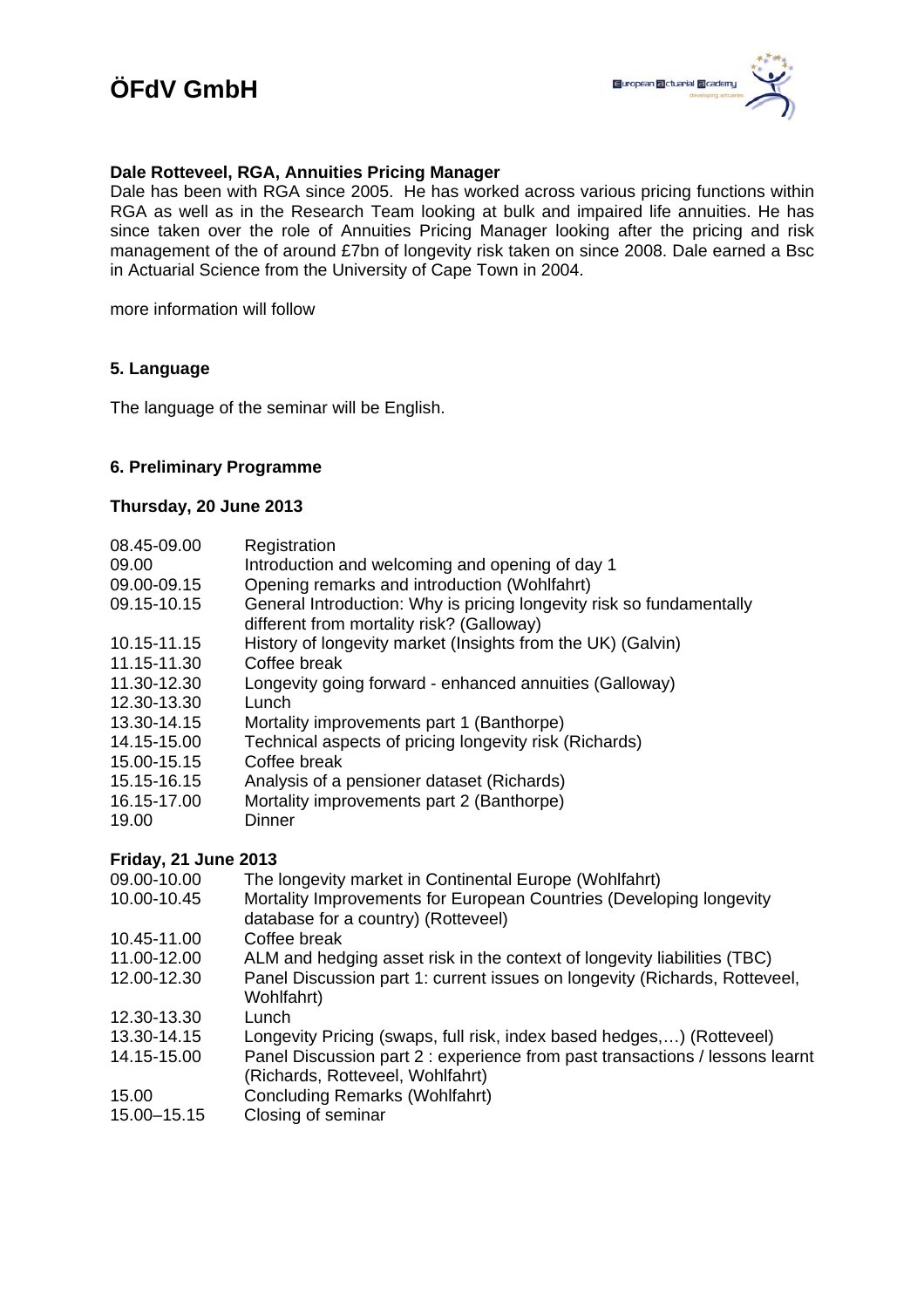### **7. Fees & Registration**

Please register for the seminar as soon as possible because of the expected demand. If there are more persons interested in this seminar than places available we will give priority to the registrations received first. Please send your registration as soon as possible by using our online registration form at [www.actuarial-academy.com.](http://www.actuarial-academy.com/)

Your registration is binding. Cancellation is only possible up to 4 weeks before the first day of seminar. If you cancel at a later date, the full seminar fee is due. You may appoint someone to take your place, but must notify us in advance. EAA/ÖFdV have the right to cancel the event if the minimum number of participants is not reached.

Please always give your invoice number when you effect payment. Bank charges are to be borne by the participant. The ÖFdV GmbH will send you an invoice, please allow a few days for handling.

**Your early-bird registration fee is € 870.00 plus 20 % VAT until 10 May 2013. After this date the fee will be € 970.00 plus 20 % VAT.** 

#### **8. Accommodation/Venue**

The seminar will take place at the

Hotel Modul Peter-Jordan-Str. 78 1190 Vienna, Austria

Accommodation: Hotels in walking distance:

Hotel Park Villa\*\*\*\* Hasenauerstr. 12 1190 Vienna Austria [hotel website](http://www.parkvilla.at/) single room: 92 €, double room for single use: 106 € per night, incl. breakfast and VAT

Hotel Kaiser Franz Joseph\*\*\*\* Sieveringerstr. 4, 1190 Vienna, Austria [hotel website](http://www.deraghotels.de/hotels-wien/hotel-kaiser-franz-joseph-wien.html) 99 € per night (single room), incl. breakfast, internet, sauna, gym, VAT

Kindly book early, as our room allocations (reference "Longevity") include only a limited number of rooms, and please note the hotels' cancellation policy.